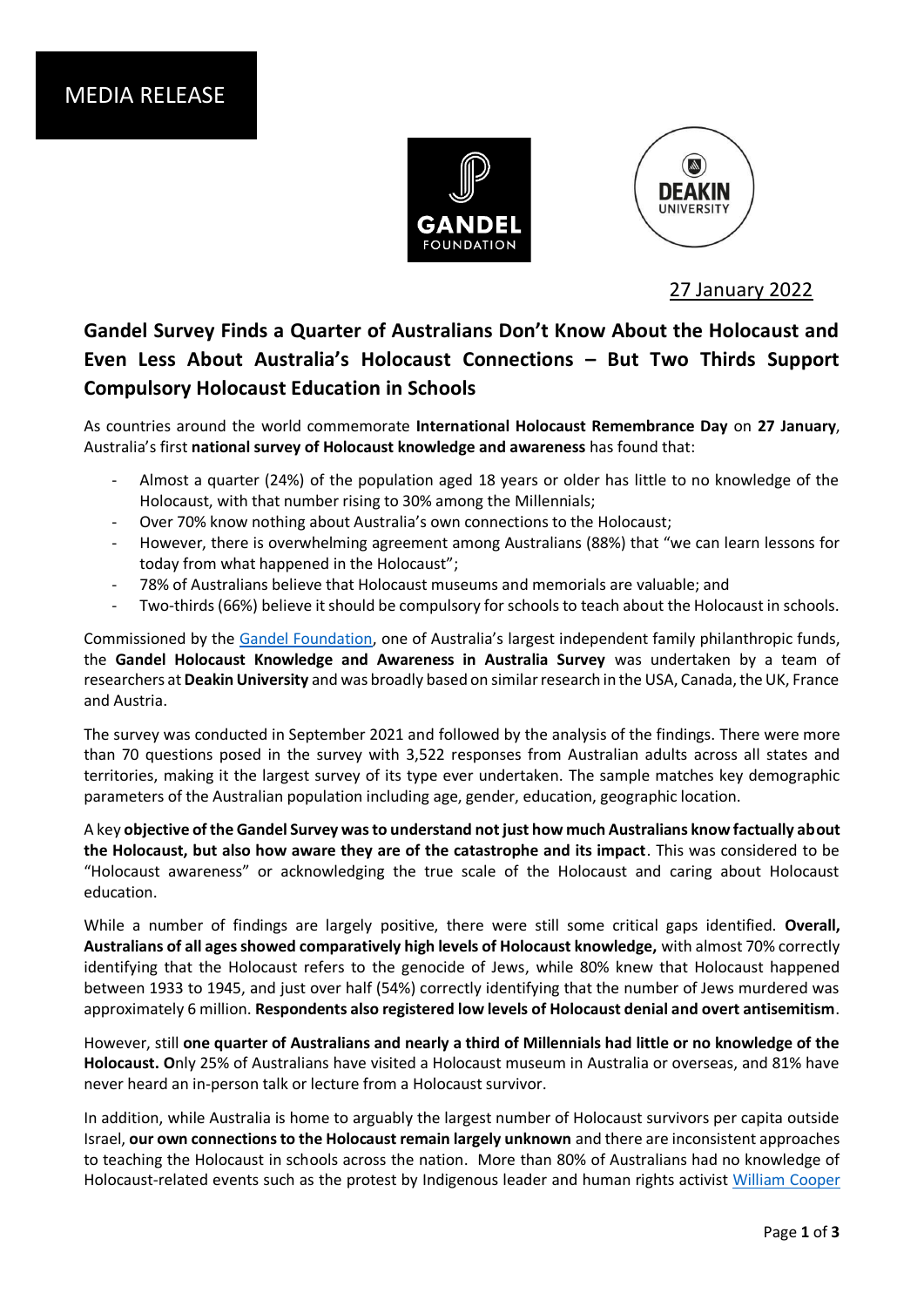against the Nazis' Kristallnacht in 1938 and Australia's stand at the [Evian Conference](https://en.wikipedia.org/wiki/Évian_Conference) - a pre-war meeting to decide what to do about Jews displaced by the Nazis - where Australia was one of several countries that refused to offer refuge. Similarly, just 17% of Australians knew about the internment in 1940 of so called 'enemy aliens', brought here on the British ship, HMT *[Dunera](https://en.wikipedia.org/wiki/HMT_Dunera)*. Many were European Jewish refugees and many went on to make vital contributions to Australian arts, science and culture.

**The Gandel survey found that higher levels of knowledge about the Holocaust are associated with undertaking specific school courses or visiting museums, rather than general levels of education.** There is widespread support for Holocaust education in schools and via museums, with almost 80% of Australians valuing Holocaust memorials and museums, and nearly 70% supporting compulsory Holocaust education in schools.

Notably, the survey also found that, on average, those with comparatively higher level of Holocaust awareness had warmer feelings towards minority or disadvantaged groups. Holocaust awareness is associated with warmer feelings towards Jews and other religious minorities, including Hindus, Muslims, and Buddhists and is also associated with warmer feelings towards asylum seekers and Australia's First Nations peoples. The message is clear – better Holocaust knowledge and awareness can lead to a more caring and cohesive society.

The research team made eight recommendations in the report, including the call for the introduction of a consistent approach to Holocaust studies in schools across Australia with proper and accredited teacher training; the need for resources that explore Australia's Holocaust connections; the development of strategies to drive engagement with Holocaust museums; challenging antisemitic stereotypes through educational programs, enabling students to hear Holocaust survivor testimonies, ongoing research and more.

Members of the Deakin University research team Associate Professor Steven Cooke, Dr Donna-Lee Frieze, Professor Andrew Singleton and Dr Matteo Vergani believe there are important lessons to be learned from the Gandel Holocaust Survey.

"Not many people know about Australia's hard-line attitude towardsJewish refugees before the Second World War," says Dr Cooke. "How does knowing that history help us to, for instance, reflect on our attitudes towards asylum seekers today?"

Dr Frieze says, "People tend to see the Holocaust as a tragic European event that happened far away. If we can illuminate Australia's connections to the Holocaust, both good and bad, it will help enhance our knowledge and understanding of genocide more generally."

Chairman of Gandel Foundation, John Gandel AC says, "The Holocaust holds an enduring relevance for the world today. We are committed to preserving the memory of the Holocaust and to helping future generations learn about the need to protect and uphold human rights, so they can become a force for good in this world. Findings and recommendations from this kind of research can help us to achieve that goal."

Holocaust survivor and member of the GHKAS Advisory Group, Nina Bassat AM was born in Lwow, Poland in April 1939, before WWII began. Her father was taken away by Ukrainian militia on Petlura Day, twenty-five days after the Germans entered her home city in 1941 and never seen again. She and her mother were interned in the Lwow Ghetto for 18 months and then hidden for the remainder of the war by a Ukrainian family who passed her off as a niece, while her mother remained inside the house, only going out at night.

Nina Bassat says, "The fact that my father was murdered by Ukrainian people but that we were then saved by Ukrainian people has taught me not to hate. I am keenly aware of the need for Holocaust commemoration and education. The human rights lessons which can be learnt from that horrific period can be a profound source of inspiration, particularly to the younger generation. We must all work together to help Australians learn about the Holocaust in schools and museums and share the messages and lessons of hope, courage and humanity to ensure a better future for all".

CEO of the Gandel Foundation, Vedran Drakulic OAM says, "A lot has been achieved in recent times to strengthen Holocaust education, most notably the Federal government's significant funding to redevelop